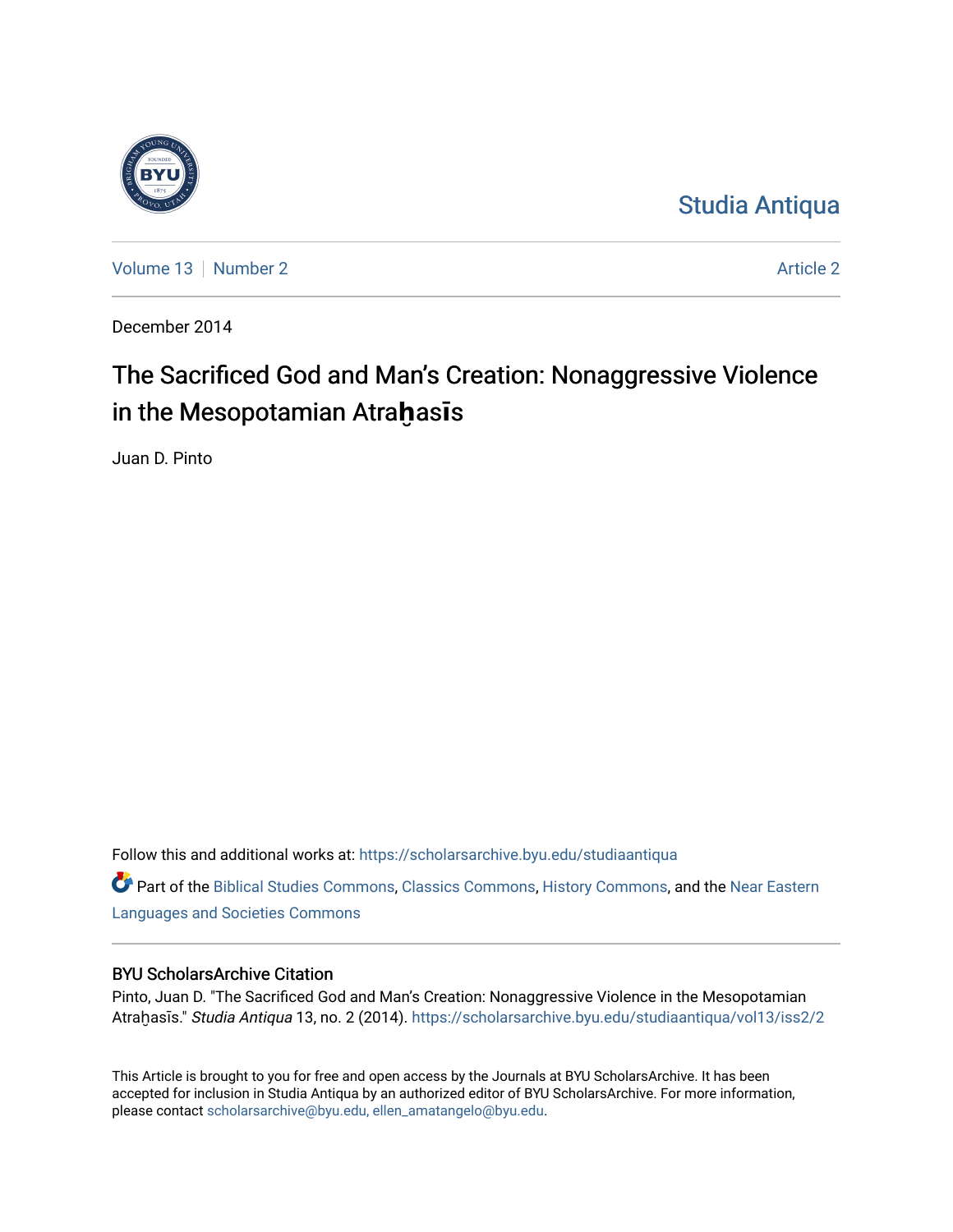## THE SACRIFICED GOD AND MAN'S CREATION: NONAGGRESSIVE VIOLENCE IN THE MESOPOTAMIAN *ATRAḪAS*Ī*S*

#### JUAN D. PINTO

*Juan D. Pinto is an undergraduate student at Brigham Young University. He is majoring in ancient Near Eastern studies and minoring in linguistics and Modern Hebrew.*

Ritual sacrifice, according to René Girard, is a community-sponsored, pub-<br>
Lic act of violence designed to serve as an outlet for built-up aggression. His studies have given rise to other theories that likewise attempt to explain the purpose and origin of sacrifce, but that continue to be largely based on Girard's original ideas. All of these models have propagated the same foundational understanding of violence, which I will hereafer refer to as *aggressive* violence. In Girardian terms, this refers to human aggressive impulses that drive violent acts. These acts, and the endless cycle of violence they lead to, are precisely what ritual sacrifce is intended to prevent. Yet by making this hypothesis of aggressive violence such a foundational part of his theory, Girard's conclusions oversimplify the complex nature of ritual slaughter and overlook cases that lack the aggressive emotion on which he relies so heavily.

As a case study for the theory of aggressive violence in ritual sacrifce, the Mesopotamian motif of creation through divine blood serves to provide a counterexample. Tracing the theme and its evolution, as well as clearly identifying the event's nature as a ritual sacrifce, will set the groundwork for understanding the contemporary Mesopotamian perception of the ritual and the implications of this particular worldview. Specifcally, the theme's earliest appearance in the corpus—found in the myth of *Atraḫas*ī*s—*exemplifes what I argue is nonaggressive sacrifce. Rather than serving as an outlet for aggression, the sacrifcial event in *Atraḫas*ī*s* was understood by its audience to be a purely positive one—in turn showing the inadequacy of basing a universal understanding of ritual sacrifce on Girard's idea of aggressive violence.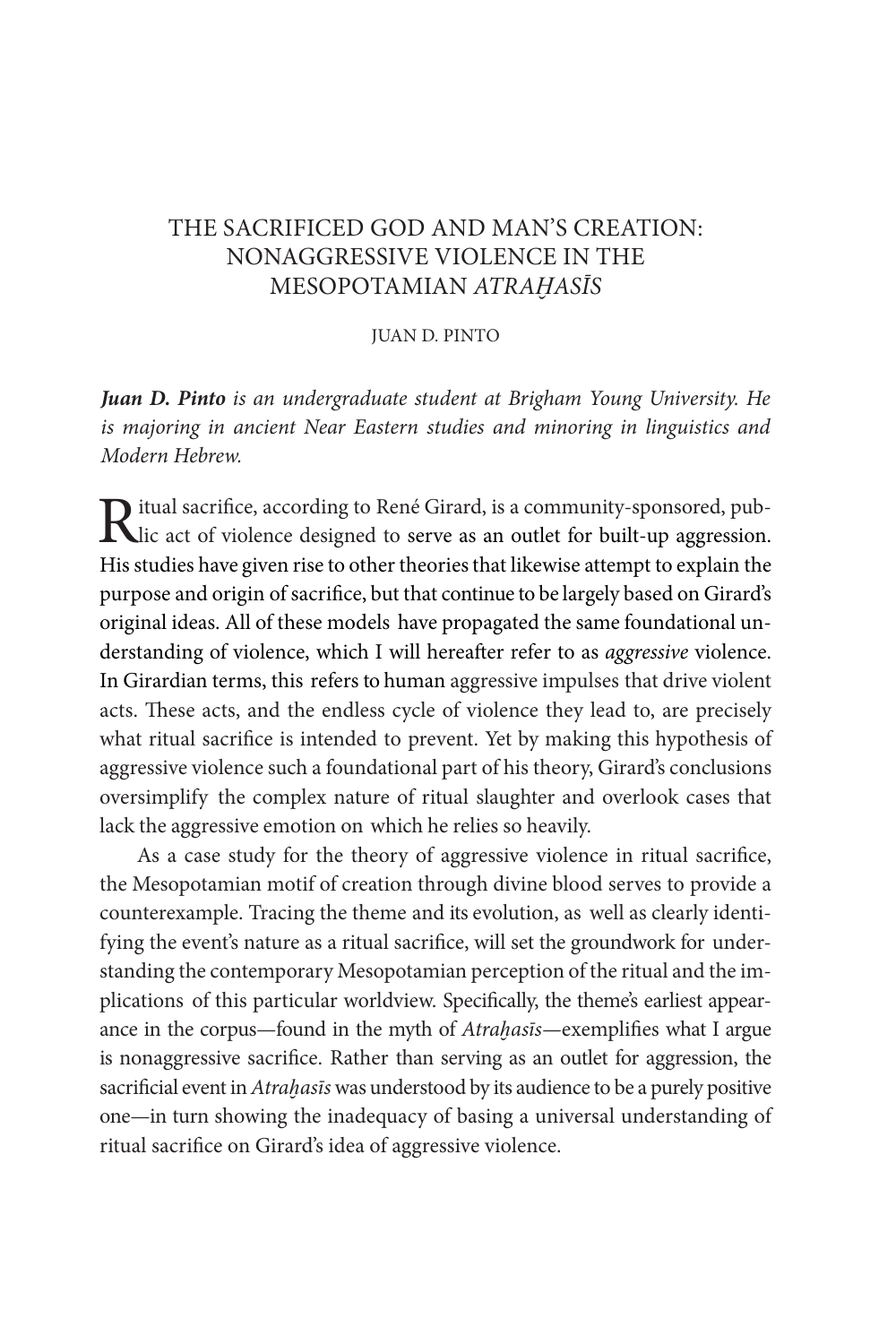#### **Why** *Atraḫas***ī***s*

The motif of creating mankind using a slain god's blood appears in more than one Mesopotamian text. By taking into account their likely time frames of composition, along with the evidences for direct borrowing, it becomes possible to see the way the theme evolved within the Mesopotamian literary tradition. My particular focus on *Atraḫas*ī*s* is related to its chronological primacy. As will be shown, it is arguably the oldest extant text that deals with the motif, and it is the infuential predecessor from which the later accounts borrowed the theme. $1$ 

The earliest version of the *Atrahasis* epic discovered to date is the Old Babylonian or Classical Version, dating to the  $17<sup>th</sup>$  century B.C.E. Unless otherwise specified, I will quote from Tzvi Abusch's translation of this very text.<sup>2</sup> As far as the passage that reports the creation of mankind, the later accounts—the Middle Babylonian, Late Assyrian, and Late Babylonian versions—are very fragmentary and have no new insights to offer.

It is near the end of the frst tablet of *Atraḫas*ī*s* that we fnd the account of the creation of man. The myth includes the older Sumerian idea of creation out of clay, but with the addition of the flesh and blood of a god. The slain god is none other than the leader of a rebellion of the Igigi, or junior gods, against the Anunnaki, or senior gods.<sup>3</sup> The rebellion is the result of the heavy corvée labor imposed upon the Igigi—labor that they declare to be unjust and too physically straining. Enki (the god of freshwater who is often associated with wisdom) devises a plan whereby mankind can be created to perform the labors previously imposed on the junior gods. As decreed by Enki, We-ila (or We, the god) is slain so that his fesh and blood, mixed with clay, can be used as the material out of which to mold man. The reason, manner, and nonaggressive nature of this sacrifce—along with its implications for Mesopotamian thought and sacrifce in general—will be explored more in depth below.

Another important text to take into account is the *Enûma Eli*š. Commonly known as the "Babylonian Epic of Creation," it is believed to have borrowed many of its themes from the older *Atraḫas*ī*s*. Generally dated to the latter part

<sup>1</sup>. Note that I am referring specifcally to the motif of the sacrifced god and subsequent creation by blood. I am not dealing with cosmogonies in general.

<sup>2</sup>. Tzvi Abusch, "Ghost and God: Some Observations On a Babylonian Understanding of Human Nature," in *Self, Soul and Body in Religious Experience* (ed. Albert Baumgarten; Leiden, Netherlands: E. J. Brill, 1998), 363–83.

<sup>3</sup>. I support here the view expressed by Moran that "leader-god" is the right interpretation of line 208. We-ilu, he argues, is the god who "had the scheme" to overthrow Enlil. See William L. Moran, "The Creation of Man in Atrahasis I 192-248," *Bulletin of the American Schools of Oriental Research*, no. 200 (1970): 51–52.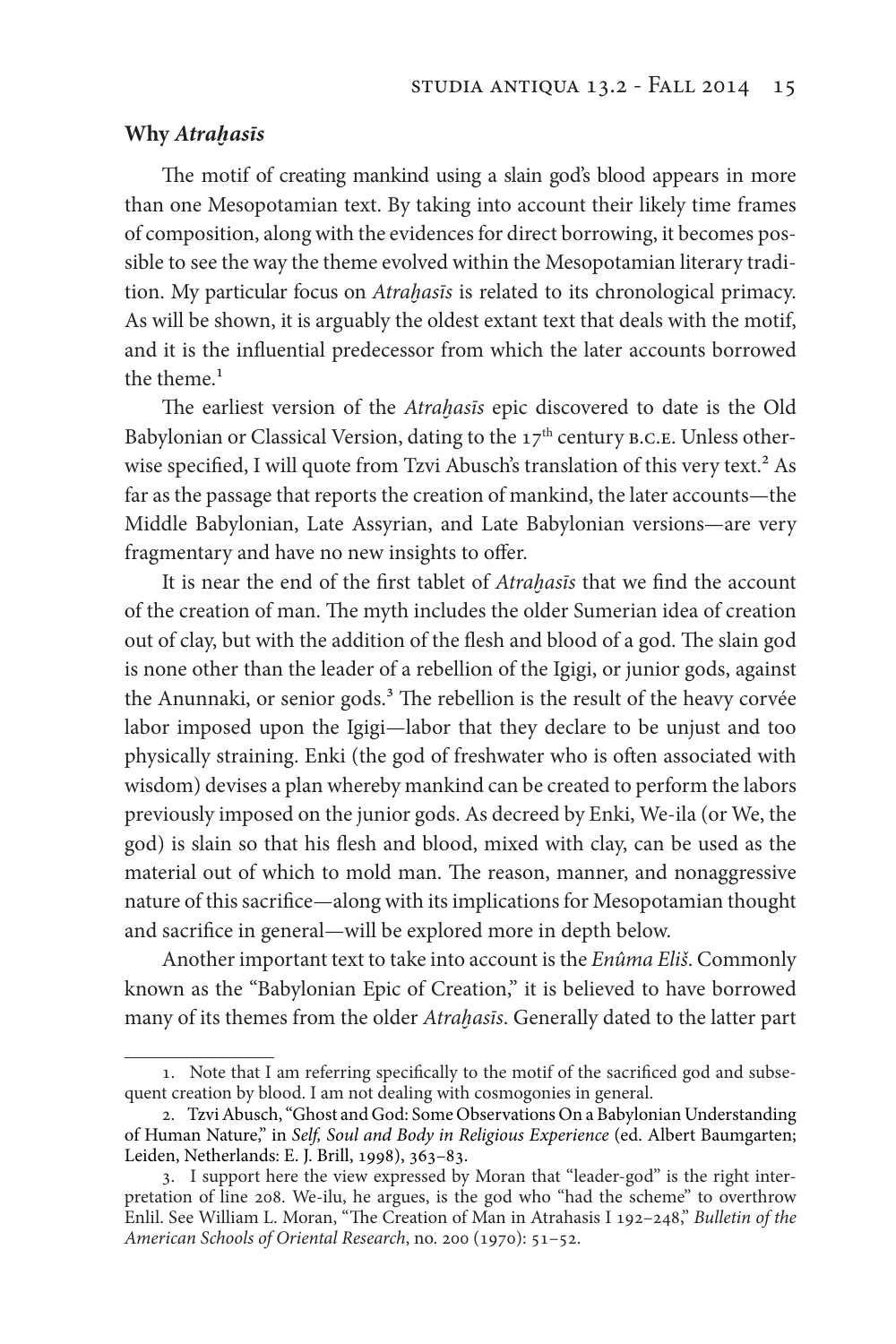of the second millennium  $B.C.E.,<sup>4</sup>$  it borrows from older traditions in order to legitimize the new place of Marduk (the city god of Babylon) as the chief of the gods. Tablet VI of the epic is where the creation of mankind is described. Here is a case where Qingu, the leader on the losing side of a massive primordial war, is slain by order of Ea (the Akkadian name for Enki) and his blood used to create man. Blood alone is the substance from which humanity is made—no longer a tripartite mixture of clay, fesh, and blood as in *Atraḫas*ī*s*.

Note also the way in which Qingu is specifcally said to be punished for his deeds—his guilty sentence, the way he is bound, and his imposed punishment.

> "It was Qingu who made war, Suborned Tiamat and drew up for battle." They bound and held him before Ea, They imposed the punishment on him and shed his blood.  $(29-32)^5$

This is a subtle but important variation from the way We-ila is slaughtered without indication of antagonism or aggression in *Atraḫas*ī*s*.

A third text worth mentioning is the Sumerian *Enki and Ninmaḫ.* Far more problematic than the previous two, this is an account that is generally not interpreted as involving the use of divine blood in the process of creation. However, W. G. Lambert has argued otherwise.

The tale begins with an account of the genesis of the gods and once again tells of the rebellion of the laboring junior gods. Enki again provides a wise solution by planning the creation of mankind. Lambert's subtle but important changes to the traditional interpretation of some of the lines are the result of his studies on a bilingual version of the text.<sup>6</sup> His altered translation of line 30 contains the most striking variation:

> My mother, there is my/the blood which you set aside, impose on it the corvée of the gods.(30)

What Lambert here translates as "blood" (line 30) is the Sumerian word *mud*. The clause has variously been translated as "the creature on whom you

<sup>4</sup>. Lambert argues against W. von Soden's Cassite-period dating, instead placing it during the reign of Nebuchadnezzar I; see W. G. Lambert, "Studies in Marduk," *Bulletin of the School of Oriental and African Studies* 47 (1984), 4.

<sup>5</sup>. All quotations from the *Enûma Eli*š are from the translation by Benjamin R. Foster in *Before the Muses: An Anthology of Akkadian Literature* (Bethesda, Maryland: CDL Press, 1996).

<sup>6.</sup> W. G. Lambert, "The Relationship of Sumerian and Babylonian Myth as Seen in Accounts of Creation," in *La circulation des biens, des personnes et des idées dans le Proche-Orient ancien, XXXVIIIe R.A.I.* (Paris, 1992), 129–35.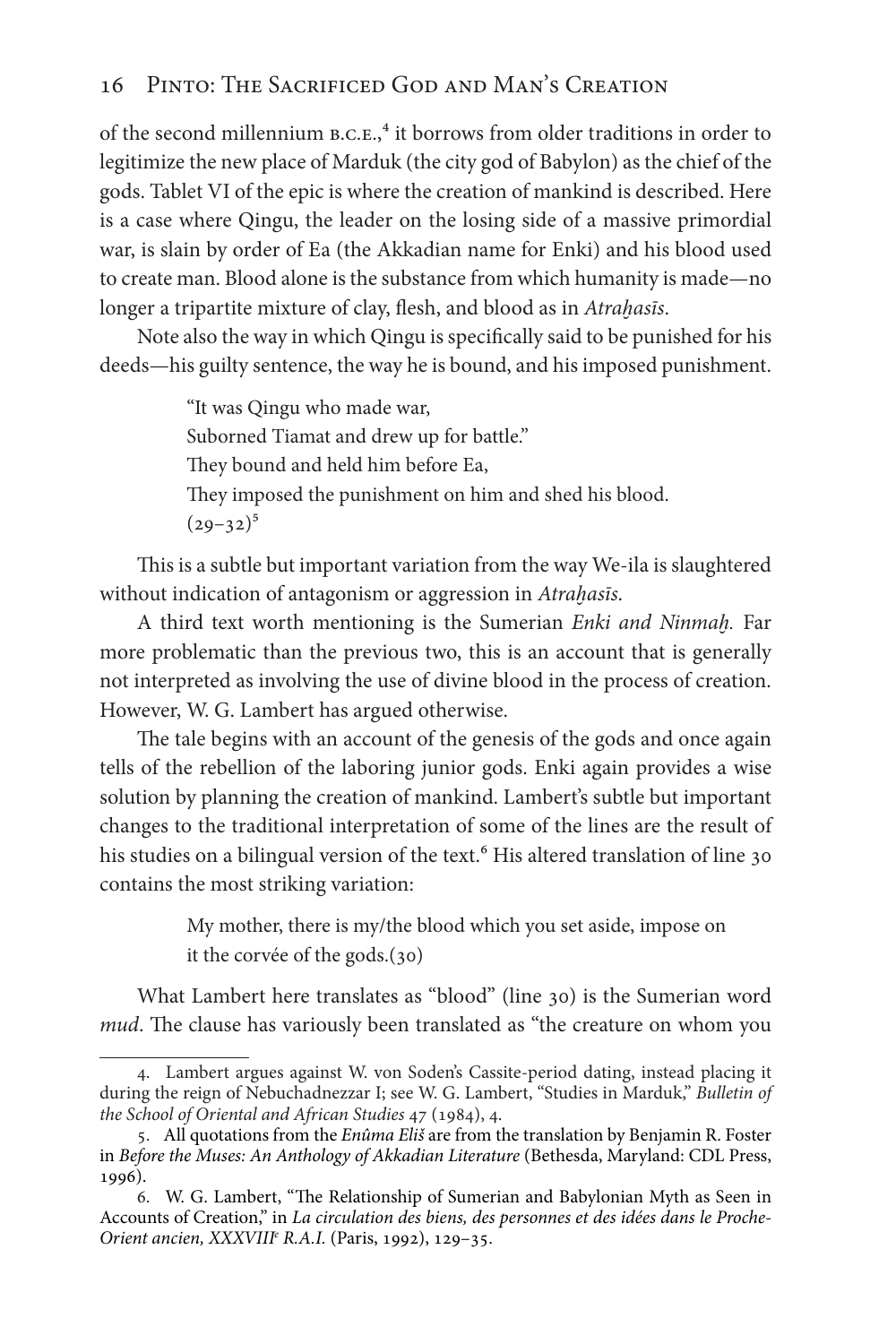have set (your mind),"<sup>7</sup> "the creature whose name you fixed,"<sup>8</sup> "au résultat de ce que tu auras créé,"<sup>9</sup> and "the sire (who was once) provided with heir by you."<sup>10</sup> Though Lambert identifies the blood as being that of either Enki or Namma, he ultimately suggests that it is Enki's.<sup>11</sup>

Although his argument is convincing, caution is advised until further advances in Sumerian lexicology are made. Lambert readily admits that his translation is guided by what he sees as the timeless Mesopotamian tradition of divine blood in creation. Starting of with such an assumption ignores other Mesopotamian creation traditions that do not mention blood at all.<sup>12</sup>

In this vein it must also be pointed out that the dating of *Enki and Ninmaḫ*  is widely debated. Though written in Sumerian (along with Akkadian in the later bilingual version), there is linguistic evidence to indicate its origin as an adaptation of an Akkadian narrative.<sup>13</sup> This would not be surprising, given the Babylonian and Assyrian fascination with the language of their predecessors. The text's obvious parallels to *Atrahasīs*, readily apparent in the borrowed Akkadian lexicon, suggest the same conclusion. Frymer-Kensky has proposed, based on these anomalies, that "'Enki and Ninmah' may have been written with Atrahasis in mind."<sup>14</sup>

What are we to make of these accounts?<sup>15</sup> The translation and dating of *Enki and Ninmaḫ* is critical to an understanding of the history of the motif

10. Torkild Jacobsen, T*e Treasures of Darkness: A History of Mesopotamian Religion*  (New Haven: Yale University Press, 1976).

11. Lambert, "The Relationship of Sumerian and Babylonian Myth," 134.

12. In fact, aside from *Enki and Ninmah*, all other Sumerian texts ascribe creation to diferent processes. For example, the Sumerian *Song of the Hoe* and the *Eridu Genesis* describe mankind as having been created out of mud or as sprouting up from the ground. Even the creation of Enkidu in the Akkadian *Epic of Gilgamesh* omits any mention of divine blood.

13. See Tikva Simone Frymer-Kensky, "Te Atrahasis Epic and Its Signifcance for Our Understanding of Genesis 1–9," *BA* 40, no. 4 (1977): 155.

14. Frymer-Kensky, "The Atrahasis Epic," 155.

15. Aside from these three texts, there are other less signifcant references to the motif, such as the document referred to in scholarly literature as *KAR* 4, also known as T*e Creation of Humankind*. It tells of the slaughtering of the Alla-gods and the use of their blood for the creation of mankind and dates to the Middle Assyrian period. (G. B. D'Alessio, "Textual Fluctuations and Cosmic Streams: Ocean and Acheloios," *JHS* 124 [2004]: 16–37, n. 36.)

There is also an interesting image found on a small Old Akkadian cylinder seal, identifed by Wiggermann as a visual depiction of the rebellion and creation in *Atraḫas*ī*s*. F. A. M. Wiggermann, "Extensions of and Contradictions to Dr. Porada's Lecture," in *Man and Images in the Ancient Near East* (ed. Edith Porada; Wakefeld: Moyer Bell, 1996), 78–79. Te image depicts fgures (junior gods?) laboring to build a temple, while one kneeling fgure is slaughtered by a god as another stands with his arms in a raised position. H. Frankfort has

<sup>7</sup>. C. A. Benito.

<sup>8</sup>. S. N. Kramer/J. Maier.

<sup>9</sup>. J. J. A. van Dijk.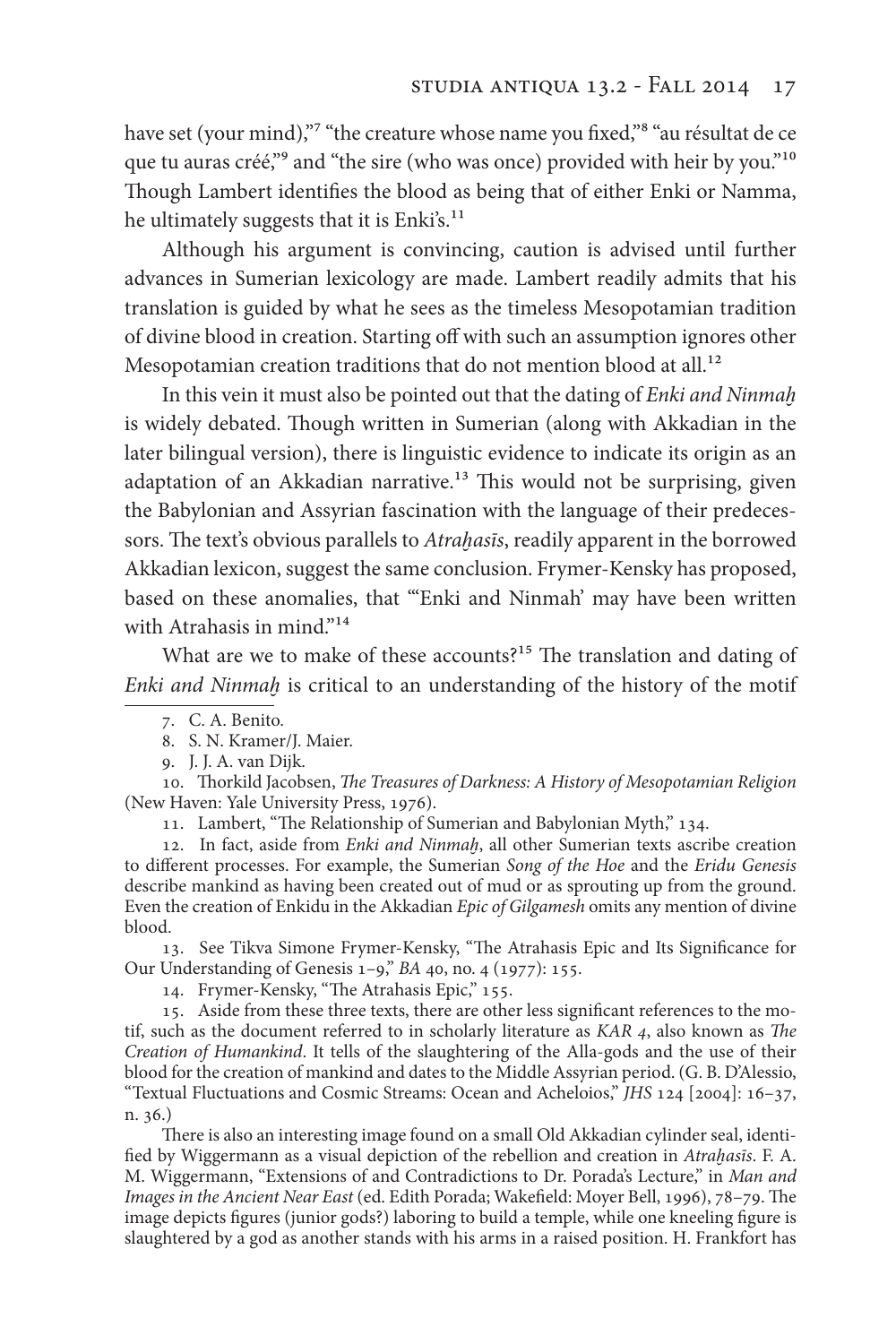## 18 Pinto: The Sacrificed God and Man's Creation

of creation through divine blood. Though I agree with Lambert's assessment of it, the fact that it is written in Sumerian is not a convincing indication of its antiquity. In fact, Frymer-Kensky's statement—based on linguistic anomalies and borrowings from the Akkadian—seems to be the best explanation of it: namely, that much of the mythology in it was based on the events in *Atraḫas*ī*s*.16 It therefore seems most compatible with the present evidence that *Atraḫas*ī*s* is the oldest instance of the motif—the myth from which the later texts took their inspiration.<sup>17</sup>

#### **Te Case for Sacrifce**

I argue that the slaying of We-ila in *Atraḫas*ī*s* was understood as an act of sacrifce by the Mesopotamians. Even without some of the characteristic elements of sacrifce—such as the explicit dedication of the victim to some higher deity or the burning of the corpse—there is sufficient evidence within the text to suggest that this is so. A brief overview of the way sacrifce has been defned in recent decades will be helpful in understanding what the text itself has to say about the event.

instead associated the scene with the fnal episode of the *Enûma Eli*š. H. Frankfort, *Cylinder Seals: A Documentary Essay on the Art and Religion of the Ancient Near East* (London, 1939), 131–32, plate XXII*k*. If this does in fact depict the sacrifce of a god and the subsequent creation of man, however, then it will be by far our oldest recorded instance of the motif. It is impossible to tell at present.

Lastly, there is the mythological narrative given by Berossus, the Babylonian historian of the Hellenistic age. Tis is essentially a much later retelling of the *Enûma Eli*š with some variations.

<sup>16</sup>. See note 14 above. Also note that other themes found in *Enki and Ninmaḫ* place it more within Akkadian mythological tradition rather than Sumerian. For example, the purpose for which mankind is created is strictly to relieve the junior gods of their labors almost the exclusive reasoning found in Akkadian texts—as opposed to the purposes suggested in the Sumerian *Song of the Hoe* and the so-called *Eridu Genesis*.

<sup>17</sup>. Note that this particular creation motif is completely absent from pre-Sargonic literature. If it did not in fact enter general Mesopotamian mythology until the rise of Akkadian dominance, it is possible that the theme came from an older Semitic tradition. Frymer-Kensky has suggested that it may have "entered Mesopotamian mythology with the coming of the West Semites." Frymer-Kensky, "The Atrahasis Epic," 155.

It has also been proposed that the settling of the Amorite tribes in Mesopotamia was the possible point of transmission for the motif. Tzvi Abusch, "Sacrifce in Mesopotamia," in *Sacri*f*ce in Religious Experience* (ed. Albert Baumgarten; Leiden: Brill, 2002), 39–48. Abusch provides an intriguing interpretation of the motif that suggests it was the tribal and semi-nomadic nature of the West Semites that caused them to emphasize blood in their sacrifices and mythologies. See Tzvi Abusch, "Ghost and God," 363-83. See also Jacobsen, T*e Treasures of Darkness*, 156, for an explanation of Abusch's idea of a "personal god."

On the general idea of West Semitic "blood consciousness," see A. Leo Oppenheim, *Ancient Mesopotamia: Portrait of a Dead Civilization* (Chicago: University of Chicago, 1977), 192.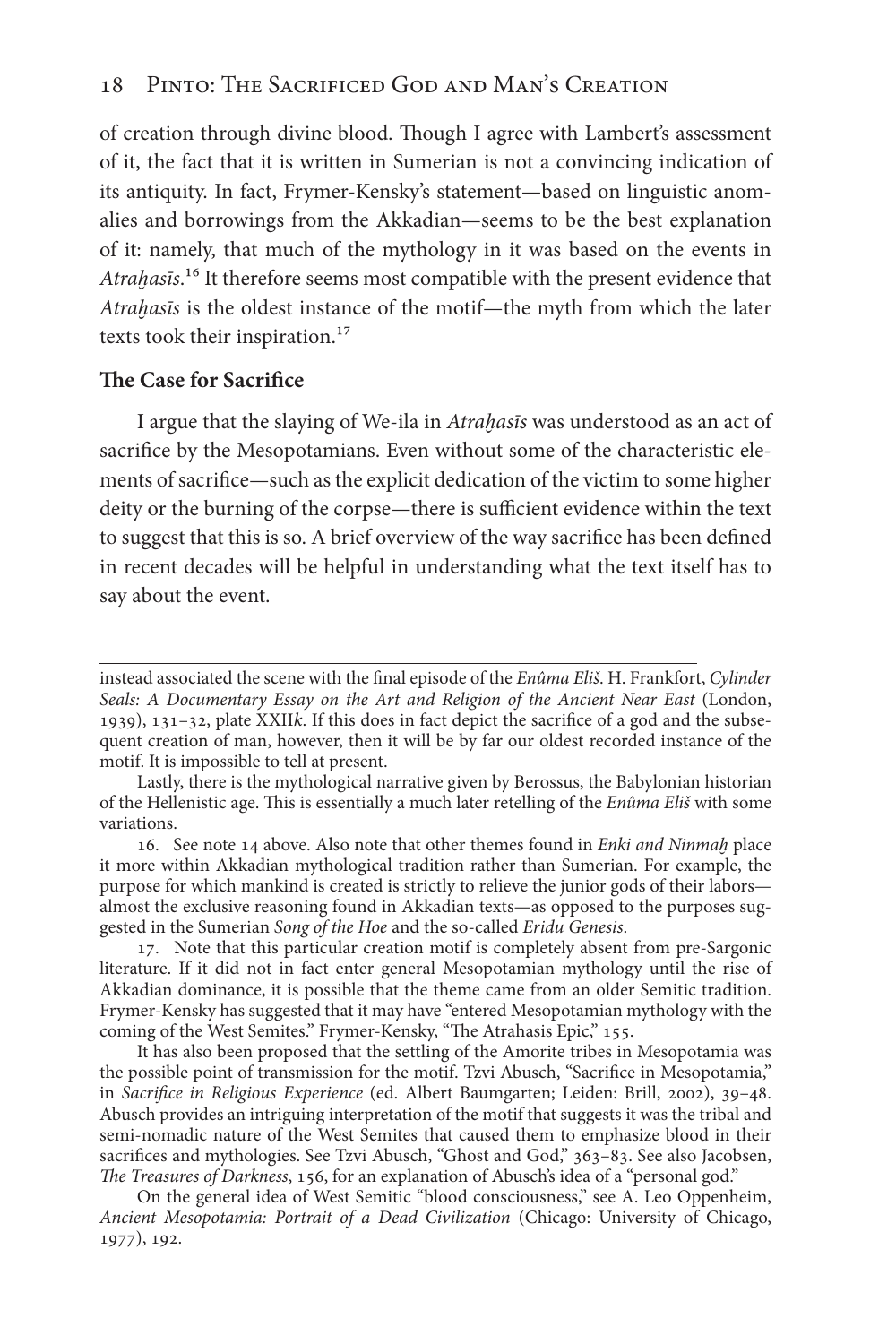Hubert and Mauss's ambitious work on the nature and function of sacrifice is an obvious place to look. Their research in the field—primarily in regards to Hebrew and Vedic sacrifce—led them to defne it as "a religious act which, through the consecration of a victim, modifes the condition of the moral person who accomplishes it or that of certain objects with which he is concerned."18 *Consecration* of a victim is here the important action, though certainly much more is implied. Sacrifce is expected to afect both the "sacrifcer" (the person performing the physical sacrifce) and the "sacrifer" (the one who offers up the object to be sacrificed). In other words, the focus is primarily on the well-being or sanctifcation of the parties performing the action, through the offered object upon which the action is performed.<sup>19</sup>

Also indicative of the way Hubert and Mauss understand sacrifce—and perhaps more in line with common use—they designate as sacrifce "any oblation . . . whenever the offering or part of it is destroyed, although usage seems to limit the word sacrifice to designate only sacrifices where blood is shed."<sup>20</sup> Along these lines, Baal offers further clarification by defining an offering as "any act of presenting something to a supernatural being," and a sacrifce as a subset of an offering, which includes the ritual killing of the offered object. $21$ 

Returning to *Atraḫas*ī*s*, it is clear that We-ila is killed in what appears to be a ritual process consisting of various stages. I identify these as selection, acknowledgment, preparation, slaying, washing, and participation. Though the process can be partitioned in diferent ways, the important thing is that there is a strict order of events characteristic of ritual sacrifce.

The selection process is simply the declaration by Enki that "the leadergod let them slaughter" (line 208), with a later exposition as to why the leadergod is the best candidate.<sup>22</sup> Careful selection of the victim is an important aspect indicative of sacrifce. By acknowledgment I refer to Enki's command that "to the living creature [We-ila], let it make known its sign" (line 216). Moran's

<sup>18</sup>. Henri Hubert and Marcel Mauss, *Sacri*f*ce: Its Nature and Function* (Chicago: University of Chicago, 1981), 13.

<sup>19</sup>. As Nancy Jay put it, it seeks to mediate between the sacred and the profane. See Nancy Jay, T*roughout Your Generations Forever: Sacri*f*ce, Religion, and Paternity* (Chicago: University of Chicago, 1992), 134.

<sup>20</sup>. Hubert and Mauss, *Sacri*f*ce*, 13.

<sup>21</sup>. J. van Baal, "Ofering, Sacrifce and Gif," *Numen* 23, no. 3 (1976): 161.

<sup>22</sup>. Lines 223–24: "We-ila (or We, the god) who has intelligence they slaughtered in their assembly." Abusch has suggested that the text's ancient audience understood We-ila's "intelligence" to have been transferred to mankind through his fesh and blood. He arrives at this conclusion through an examination of what appears to be a wordplay in the text, linking the Akkadian words for intelligence (*ṭ*ē*mu*) and blood (*damu*). If he is correct in this assertion, it sheds further light on the reason for choosing We-ila as the sacrifcial victim. More on this point below. See Abusch, "Ghost and God," 378-83.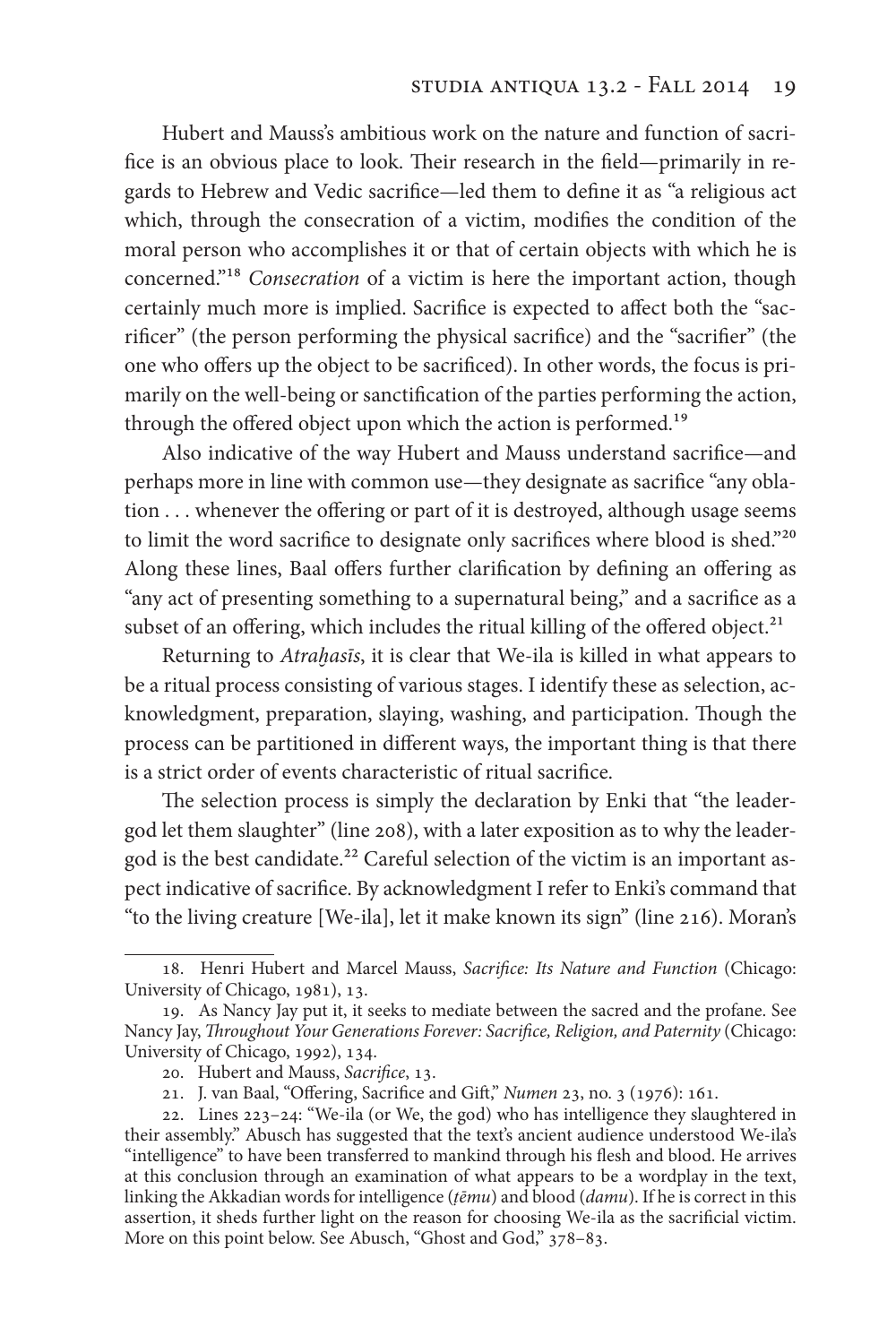translation is instructive here, as it renders the line (and similarly the parallel line 229) thus: "let her [Nintu] inform him [We-ila] while alive of his token."23 The manner in which his place in the great plan is explained to him—while in the middle of a declaration for the rationale behind the use of *his* blood (the blood of a god possessing "intelligence" or "planning") and the continuation of a "ghost" through his fesh and thereby the fesh of mankind—makes it an honor for him to be the instrument of such an undertaking.<sup>24</sup> The preparation is the selection of a specifc date and Enki's establishment of a ritual cleansing bath: "A purification let me institute—a bath" (line 207). The killing then takes place, followed by the purifcation of all the gods "by immersion" (line 209), and afer the mixing of the fesh and blood with clay, participation—akin to *communion* as identifed by anthropologists—by the rest of the Igigi gods when they "spat upon the clay" (line  $234$ ). This clear order of events that is first outlined in Enki's speech (lines  $206-17$ ) and then in action (lines  $221-34$ ) is indicative of a ritual act, in this case sacrifce.

As for the important characteristic that identifies this event as an offering, We-ila is indeed offered up for a greater cause—the creation of mankind and subsequent liberation of the gods from their labors. However, there is no explicit mention of being offered to any specific deity. In lieu of this absent, defning trait of the ritual, a case could be made for his implicitly being ofered up to certain gods or groups. He is in a small sense being ofered to the Igigi gods, for whose beneft mankind will be created and assigned the workload. Conversely—and more convincingly—We-ila could be said to be a sacrifce ofered *by* the Igigi gods, since they are the ones who demand a radical change in the status quo. They are therefore acting the role of the "sacrifiers" as defned by Hubert and Mauss, which fts well with the fact that their condition is clearly modifed—improved—by the sacrifcial act.

This compelling explanation has been overlooked in the past. It is indicative of the outcome expected by any party offering a sacrifice, and of the essential purpose for which the Mesopotamians performed their ritual duty: to obtain an improved condition in life. If the gods themselves offered a sacrifce to achieve their desires, how much more does mortal man need to do the same? But then, if the Igigi gods were in fact seen as the sacrifers, *to whom* is the sacrifice being offered?

It could potentially be said that the victim is an offering to Enlil, for whose deliverance the sacrifce is also carried out, since he has been threatened by

<sup>23</sup>. Moran, "Creation of Man," 50.

<sup>24</sup>. Note how this evokes a diferent sense than if We-ila's execution was a means of punishment. This important point is addressed below.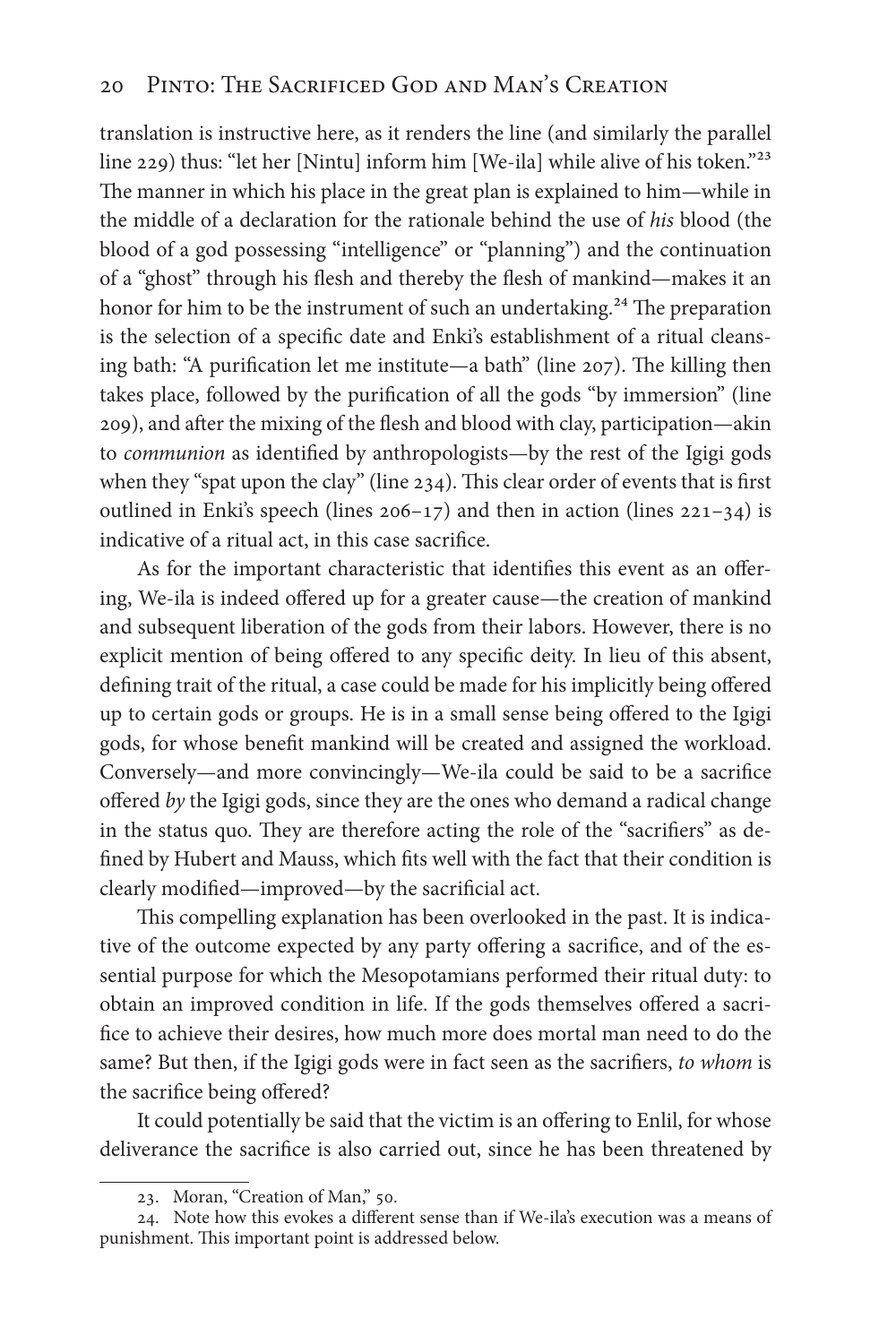the rebellious gods: "Come, let us remove (him) from his dwelling!" (line 44). Perhaps most convincingly, however, the text goes on to suggest that the most inconspicuous benefciary of all—but certainly the most important to the Babylonian keepers of the tradition—is mankind. Since man in this case is neither sacrifcer nor sacrifer, but a benefciary nonetheless, he could potentially become the personage to whom the sacrifice is offered. The idea of a sacrifice ofered by the gods, for the beneft of man, emphasizes the intended impact of the motif on the Mesopotamian religious outlook.

Though these are only theories that serve to illustrate ways in which the myth could have been interpreted by its Mesopotamian audience, the evidence is clear in identifying the execution of We-ila as an instance of sacrifce. Using this specifc instance of the ritual, I will now show how Girard's notion of aggressive violence fails to make sense of the event in *Atraḫas*ī*s*.

### **Nonaggressive Violence**

René Girard's ambitious work on ritual sacrifce, founded loosely on Freud's version of totemism,<sup>25</sup> has attracted much attention as well as criticism. He suggests that mimetic desire, in which all of one's desires arise from the observed aspirations of others, leads to antagonism and the build-up of violent tension. This inevitably ends in an act of aggressive violence. The cycle repeats itself until a third party—a scapegoat victim—is found, and the two original parties' aggressive impulses are taken out in its destruction. The release of tension and sense of peace that follows is then seen as the scapegoat's doing, which leads to its elevation in status and eventual apotheosis. This, believes Girard, is the point of genesis for sacrifice, religion, and even society. From that point on, the ritualized slaughtering of a victim serves to recreate the original act, and to continually release built-up tensions created by mimetic desire. In this way, that society succeeds in preventing acts of vengeance<sup>26</sup> and self-destruction.<sup>27</sup>

Girard's work on mimetic desire is intriguing in two ways: it is a human characteristic that in many cases can be observed, and it professes to explain

<sup>25</sup>. See Sigmund Freud, *Totem und Tabu: Einige Übereinstimmungen im Seelenleben der Wilden und der Neurotiker* (Leipzig: H. Heller, 1913). Girard ofen quotes from this work. He uses a similar concept of cultural taboos and of the ritualized murder of an original victim, though he believes it originated under diferent circumstances.

<sup>26.</sup> The fact that a third party serves as proxy sacrificial victim—chosen for that very purpose—avoids blood-guilt and the consequent seeking of vengeance by clan or tribe members. Without an outside party to act as the victim, the cycle of vengeance is inevitable since the built-up aggression must then fnd a release in one of the original parties involved.

<sup>27</sup>. For his most comprehensive explanation of the theory, see René Girard, *Violence and the Sacred* (Baltimore: John Hopkins University Press, 1979).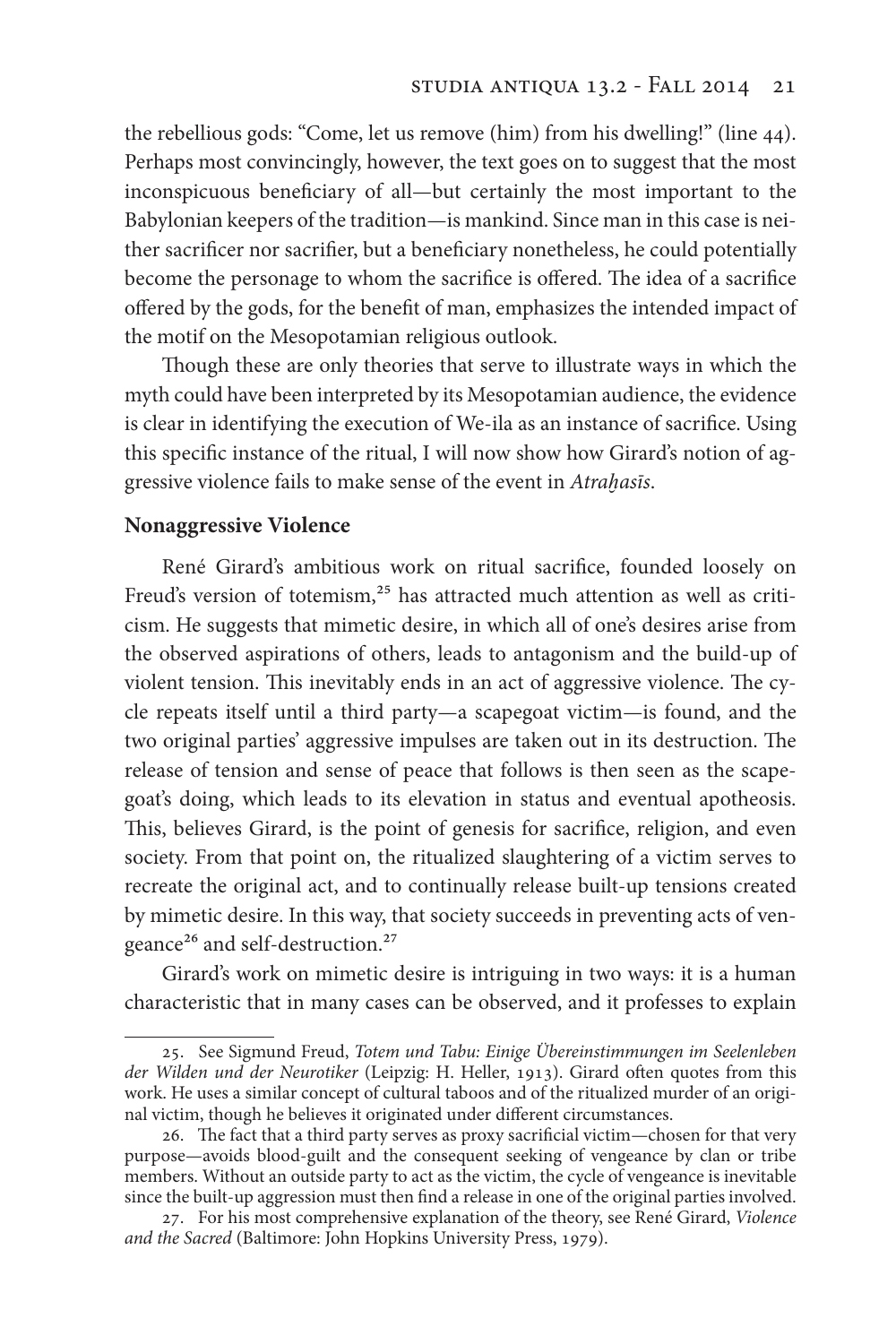## 22 Pinto: The Sacrificed God and Man's Creation

the origin not only of sacrifice, but of god and religion as a whole. Though the frst few conclusions of the theory are sound in describing an essential aspect of human nature, the use of those conclusions as premises for what comes next requires too much of a leap.<sup>28</sup> By simplifying complex rituals and the many diferent cultural understandings of sacrifcial practice, Girard arrives at reductive conclusions that leave no room for the multifaceted nature of the very event he is trying to describe.

Most important, Girard's theory of sacrifce necessarily labels it as an act of aggression. The release of aggressive impulses through the slaughtering of the victim is central to his understanding of the ritual.<sup>29</sup>

John Dunnill's categorical distinction between violence and aggression is useful here, as it speaks directly to Girardian notions of sacrifce. A violent act is one that involves the use of physical force with the intent of harming, damaging, or destroying a victim. Aggression, as I am defning it, is the hateful, vengeful, or otherwise antagonistic emotion tied to an act of violence. A violent act can be carried out for purposes other than those classifed under aggression. Dunnill gives an illustrative example of just such an event: cooking is an act that involves violence—the destruction of life, either vegetable or animal—but without necessarily a sense of aggression.<sup>30</sup> Specifically talking about the emotions that do generally accompany ritual sacrifce, he explains how "there is, in the conduct of sacrifices culminating in a whole offering or a joyful feast, no hint of the aggression which Girard asserts as operative in all sacrifice."<sup>31</sup>

<sup>28</sup>. Where is the evidence for the apotheosis of the victim actually having occurred in historical times? What about the multiplicity of observable sacrifces that never lead to this event? Girard avoids this, and many other questions, by making claims that are "unobservable," i.e. speculative. On his search for a universal theory of origin—reminiscent of older, outdated attempts—his methodology proves to be as faulty as that which sought to prove totemism: taking only the desired pieces from a wide variety of cultures and religions, before combining them in ways that ft theories already laid out as the "logical" result of mimetic desire.

See also the chapter titled "The Victimized Body: A Dialogue with René Girard" in John Dunnill, *Sacri*f*ce and the Body: Biblical Anthropology and Christian Self-Understanding* (Burlington, VT: Ashgate Publishing, 2013), 148.

<sup>29</sup>. "Te rites of sacrifce serve to polarize the community's *aggressive impulses* and redirect them toward victims that may be actual or fgurative, animate or inanimate, but that are always incapable of propagating further vengeance." Girard, *Violence and the Sacred*, 18; emphasis added.

<sup>30</sup>. Dunnill, *Sacri*f*ce and the Body*, 154.

<sup>31</sup>. Dunnill, *Sacri*f*ce and the Body,* 153. A similar point is taken up by Walter Burkert in his infuential publication of 1983. Tis scholar of Greek mythology has explored the practice of sacrifce as found in various societies (while still basing the majority of his observations on Greek practice), and has concluded that the treatment of the victims did not always include aggression. While agreeing with Girard on the unavoidable tendencies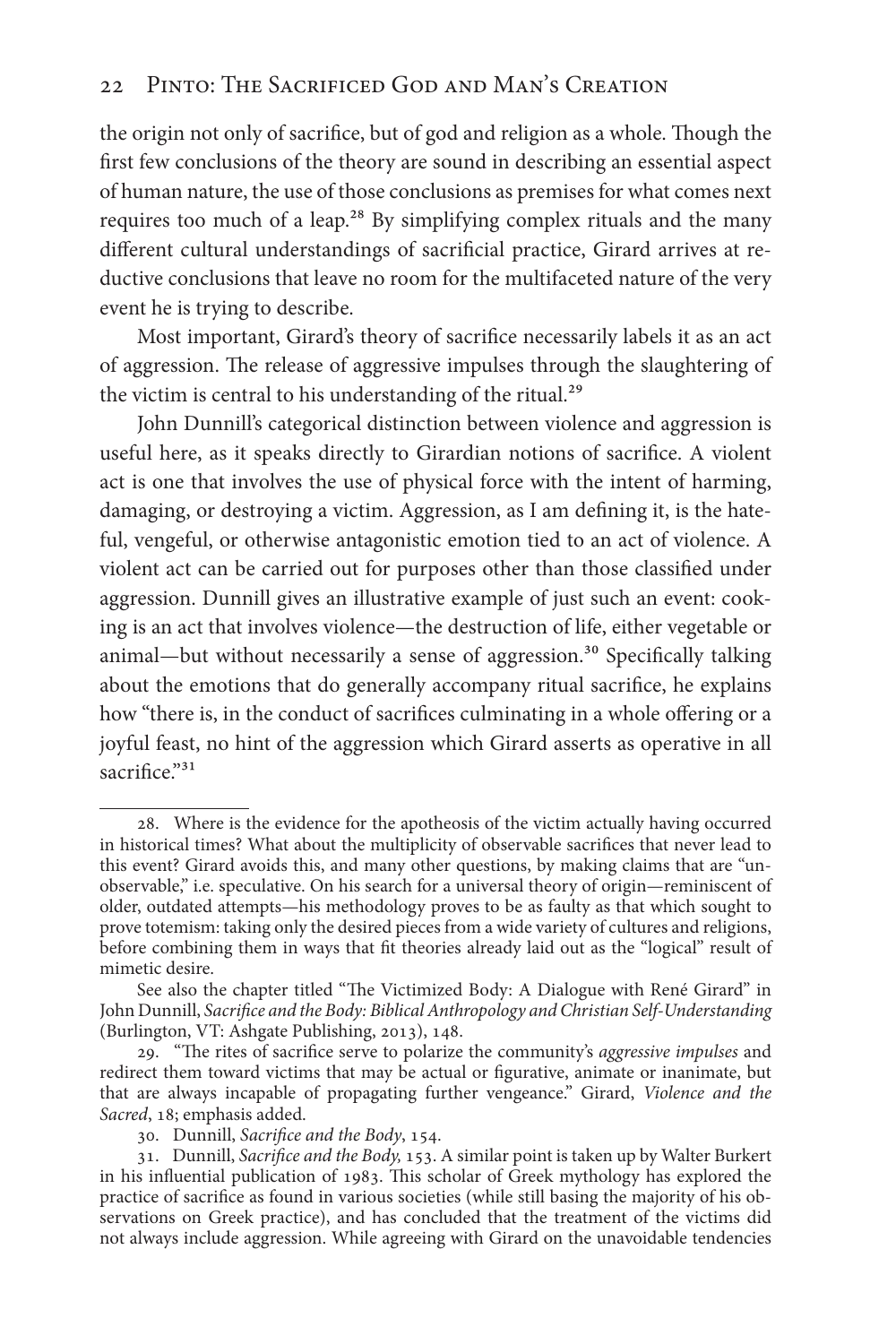Girardian theories of sacrifce place heavy emphasis on human aggression because they are based on the idea of a "primitive" mindset—one that requires an outlet for such aggression. They set this in direct contrast with what they see as the superior Christian tradition and its ability to overcome the need for the shedding of blood. Mesopotamian mythology has previously been used as a case study for aggressive violence<sup>32</sup>—of which there is certainly plenty—but the opposite possibility has yet to be explored. In fact, the primary reason that so many have interpreted We-ila's sacrifce as an act of aggression and punishment has nothing to do with the text of *Atraḫas*ī*s*, but rather with the *Enûma Eli*š. By the time this latter text was composed, some important diferences had been incorporated into the creation-of-mankind motif. In the *Enûma Eli*š we *do* fnd clear reference to the sense of guilt and punishment imposed on the sacrifcial victim, in this case Qingu. Unlike We-ila in *Atraḫas*ī*s*, who leads a justifed rebellion for what Ea (Sumerian form of Enki) sees as a righteous cause,33 Qingu in the *Enûma Eli*š is Tiamat's appointed general for a massive war of vengeance that can only be stopped by Marduk's might. Likewise, in *Atraḫas*ī*s* there is no actual bloodshed to punish anyone for, whereas in the *Enûma Eli*š there is plenty.34 And so the gods in the *Enûma Eli*š agree that "it was Qingu who made war, suborned Tiamat and drew up for battle" (lines 29-30). The result? "They bound and held him before Ea, they imposed the punishment on him and shed his blood" (lines 31–32).

Simply because much of the *Enûma Eli*š was infuenced by *Atraḫas*ī*s* does not mean that they share in common all the motives, methods, and outcomes

33. The term "rebellion" here may be misleading, as it tends to imply bloodshed. Though the Igigi do in fact call for battle as part of their uprising (lines  $61-62$ ), immediately when their case is presented before the Anunnaki, Ea proposes that their petition is justifed and devises a way to free them of their undeserved, heavy labors (lines 177–91).

34. Pierre François suggests that the shedding of Qingu's blood was a way of cleansing the heavenly sphere of the war guilt created by these events. Through the use of his blood for the creation of mankind, the sin and guilt was transferred to mortals where it remains: "The *Enuma Elish* does not ascribe man's lapsarian nature to an act committed *in illo tempore* by our remotest ancestors. It suggests that the Fall was, so to speak, built into human nature in the wake of the cosmogonic events related in the myth." Pierre François, *Inlets of the Soul: Contemporary Fiction in English and the Myth of the Fall* (Amsterdam/Atlanta: Rodopi, 1999), 24.

of human aggression, he sees games of competition and contest—not sacrifce—as their outlet. For Burkert, sacrifce is only the natural result of a species that afer thousands of years of hunting moved in the direction of becoming a herding society. He has most notably expounded on this theory in his book *Homo Necans:* T*e Anthropology of Ancient Greek Sacri*f*cial Ritual and Myth* (Berkeley: University of California, 1983).

<sup>32</sup>. Walter Wink has used the *Enûma Eli*š as a way to illustrate his "myth of redemptive violence"—the idea of a perpetually repeating theme in classic stories that has forever served as a way of justifying acts of sociopolitical violence and domination. See Walter Wink, T*e Powers* T*at Be* (New York: Doubleday, 1998).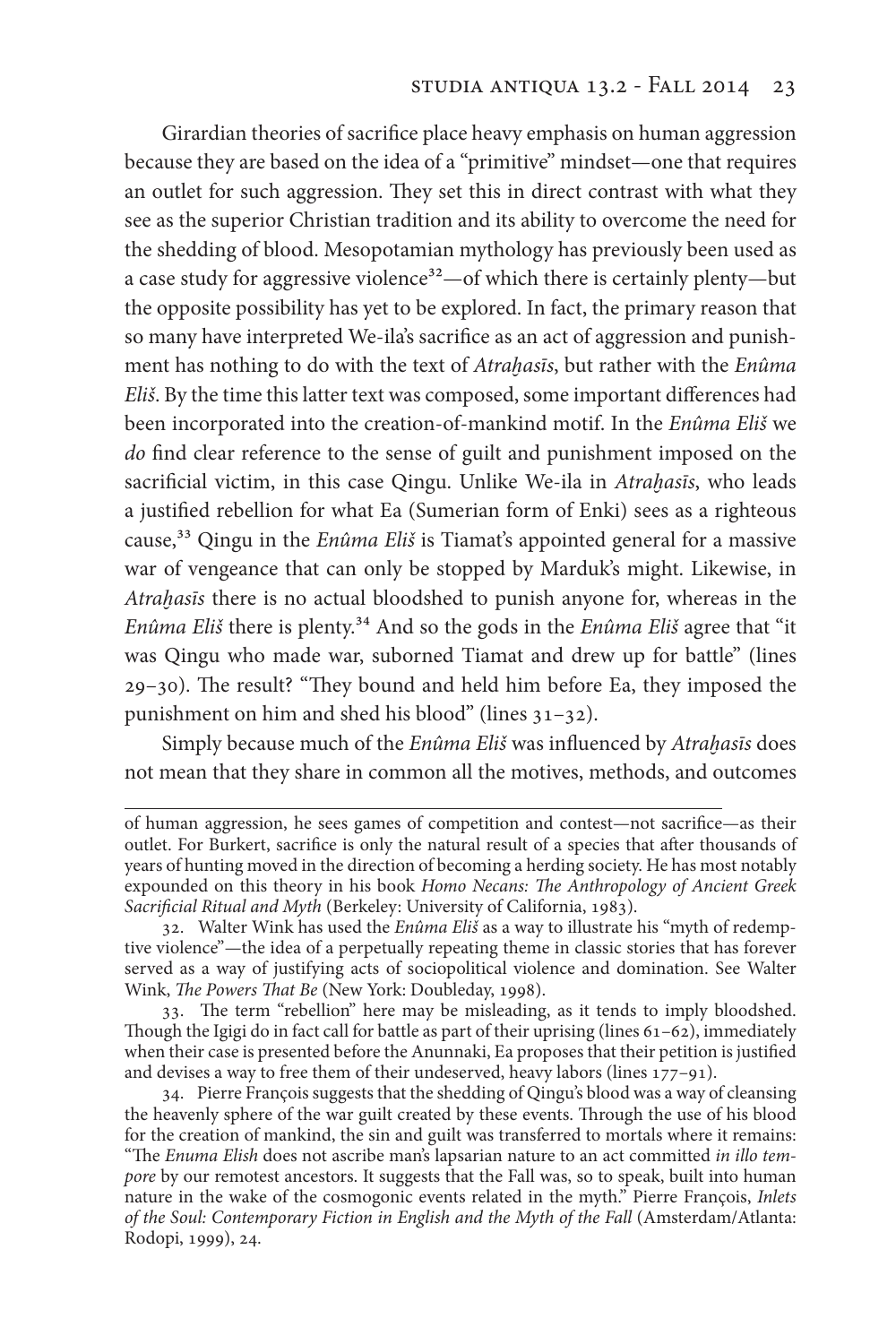## 24 Pinto: The Sacrificed God and Man's Creation

of the divine sacrifice described. The myth of *Atrahasis*—as evidenced by the later texts that were based upon it—shaped much of the Mesopotamian worldview for centuries before the *Enûma Eliš* was composed. The sense of punishment that many choose to focus on—along with its implication of aggressive violence—only appears in the *Enûma Eli*š and its derivatives, but it is ofen anachronistically carried over into interpretations of *Atraḫas*ī*s*.

Yet even when studied on its own terms, a superfcial reading of *Atraḫas*ī*s* has led some to assume various aggressive reasons for the slaying of We-ila: either as punishment, as an act of revenge, or as a scapegoat for the crimes of the gods. Note that all of these conclusions stem from the fact that We-ila is the leader of the Igigi rebellion. While this is true, there are other convincing explanations for the selection of We-ila as victim—ones that suggest the sacrifce lacks any sense of punishment, vengeance, or indignation.

Particular details in the implementation of the ritual bath that follows Weila's execution suggest that the sacrifce was not a punishment for his role in the rebellion. A ritual washing at this point in the narrative is certainly indicative of a sense of impurity, but impurity from what? If the Igigi rebellion truly was a sinful action—unapproved and condemnable—it could be the cause of the impurity. Other possibilities include impurity brought on by the act of killing itself or by association with a corpse and its blood. It could also be interpreted as related to creation—whether the gods are rendered impure by creating impure creatures, or they are simply in need of cleansing before being able to create mankind.

To complicate matters, the text leaves unclear the timing of the bath in relation to the slaying of We-ila. Enki instructs for the institution of the bath, then the killing, and then the immersion. However, when the execution of the plan is actually reported, the passage leaves out the immersion entirely.<sup>35</sup> The parties participating in the bath become the most important factor here. It appears that all the gods need to be cleansed, even though only Nintu/Mami perform the mixing and molding of man. This indicates that the ritual cleansing was associated with the act of killing rather than of creation. It also shows that—since it includes more than just the junior gods—it is not a matter of being unclean through their rebellion. As Moran explains, "the pollution must be the deflement resulting from the common association with, and responsibility for, death."<sup>36</sup> This then allows for the rebellion to be considered a righteous

<sup>35</sup>. Enki frst commands the institution of the bath in line 207, the slaughtering in the next line, and the cleansing by immersion in line 209. The bath is established in line 222, and that is the last mention of it.

<sup>36</sup>. Moran, "Creation of Man," 51.